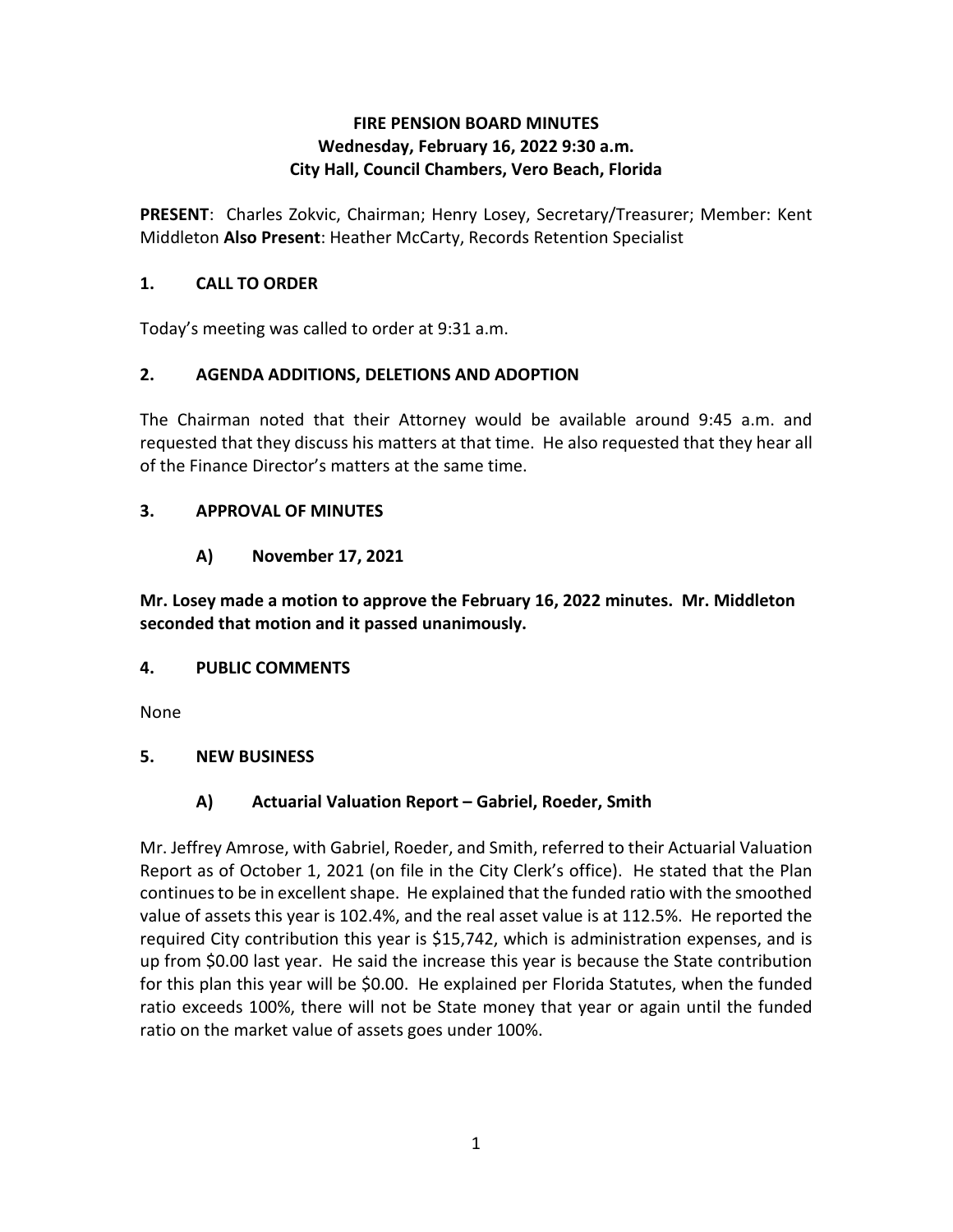Mr. Dave West, with AndCo Consulting, asked if it is possible to lower the rate of return assumption to bring that funded ratio down, and could they do that in retrospect so that they still can receive State money.

they still can receive State money.<br>Mr. Amrose answered yes, they could lower the investment return assumption, and yes, lowering the rate is not going to be enough to get that down enough below 100% to get the State money. He explained that is not a problem because the State money was being they could revise it in this Valuation. He pointed out that they are so over funded, that used to offset the City's contribution and now that is only \$15,000, which is very, very low.

 Mr. Zokvic asked if he has ever seen any plan have their premium tax money stopped. He thought it was past policy that they wouldn't take the premium tax money away the first year because it is too much work to reinstate it.

year because it is too much work to reinstate it.<br>Mr. Amrose said he has seen it taken away. He commented that he would not be shocked if it was stopped this year because by Statute, it should be stopped.

 the City's part to alert them. She questioned if she receives the money this year, is she supposed to give it back, or deposit it and make it a part of the Plan. Ms. Lawson asked what the mechanism is to make it stop and if there is a notification on

 Mr. Amrose said they file this report electronically with the State and that should flag the State to stop it in August 2022. He added if they do get the check in August, which would shock him, they should speak to their attorney before they deposit the check. If they do deposit it and then the State comes back and says they inadvertently gave them that check, they would not have a way to get it back out of the Plan to give back to the State.

 Ms. Lawson agreed and said she would hate to deposit it if they don't legally deserve it. She said if they get a check, they will check with their Attorney before they deposit it.

 contribution. They did not get a definitive answer from the State as to whether that could that the required City contribution is \$15,742 this year. He pointed out that the required contribution did decrease by \$144,259 this year. Mr. Amrose went to page 1 in their Valuation report and reviewed the Comparison of Required Employer Contributions chart. He wanted to point out that there was a \$3,500 over contribution because the State contribution was more than the required be used to offset the City's required contribution this year, so they left it in and reflected

At this time, the Attorney joined the meeting via GoToMmeeting and item 7-A) was discussed.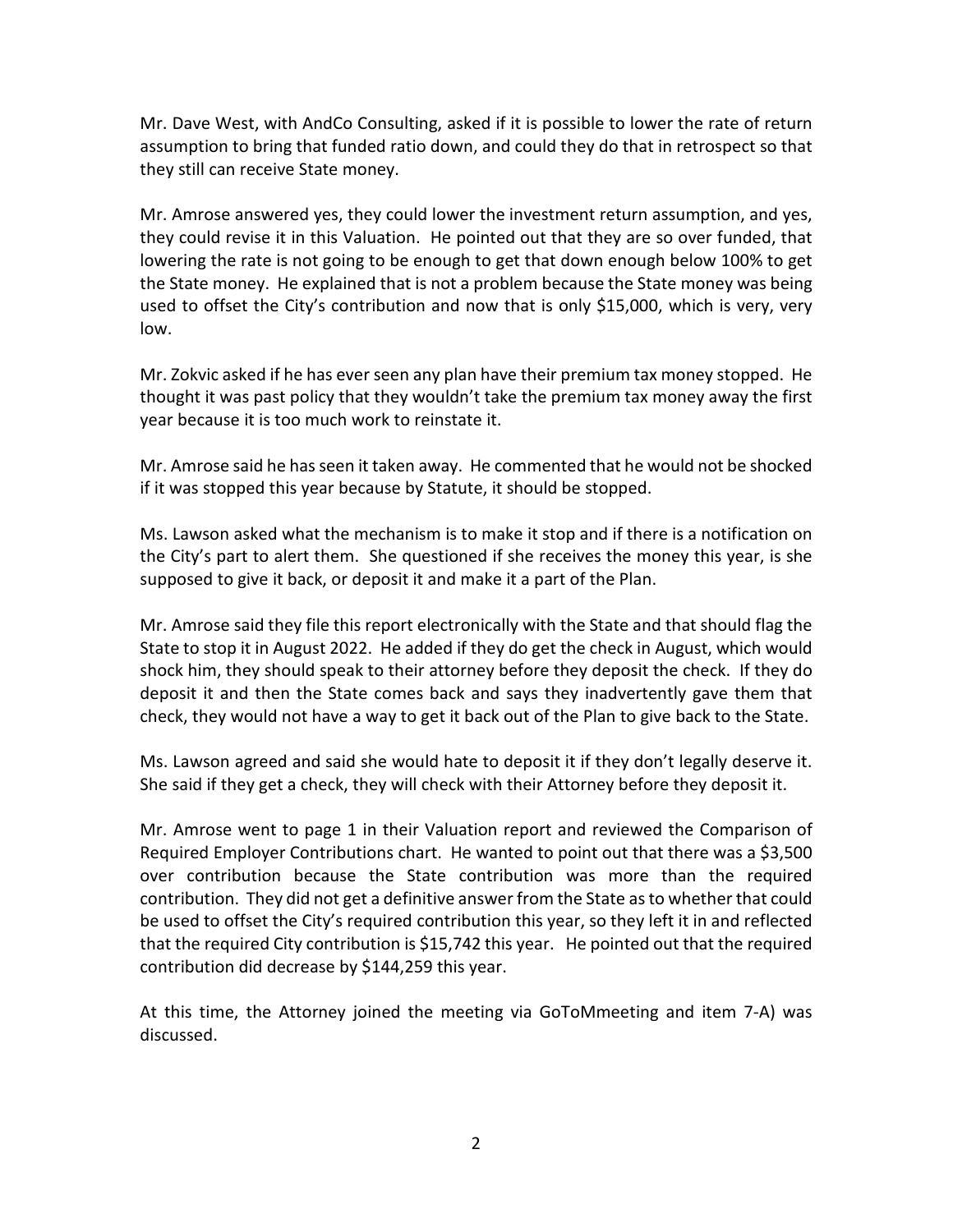## **B) Annual Report**

### **This item was discussed after the Valuation discussion.**

 they did approve it and she can. He does not see them making changes to it. Ms. Lawson asked if the Valuation was conditionally approved or could she rely on it for her audited financial statements and supply it to the auditors. Mr. Zokvic answered yes,

Ms. Lawson reviewed that the Annual Report is basically a recap of the Valuation report.

## **Mr. Losey made a motion to approve the Annual Report and submit it to the State. Mr. Middleton seconded the motion and it passed unanimously.**

# **C) Detailed Accounting Report**

 and they are the same numbers that are in the State report. Ms. Lawson reviewed that the Detailed Accounting Report is just a housekeeping item

 Ms. Lawson said she does not have an update on E-verify. She explained that she is keeping an eye on what the Police Pension Board is doing. She said the worst case scenario is that they will have to get their own Employer Identification Number (EIN), which is not easy.

## **D) Expected Annual Rate of Return**

 Mr. West stated that he thinks there is a reasonable probability that over the long term, the immediate term, and over any given fiscal year, the current allocation is reasonable and they expect to receive a 6% rate of return.

**Mr. Losey made a motion to accept the recommended 6% annual expected rate of return. Mr. Middleton seconded the motion and it passed unanimously.** 

## **6. QUARTERLY REPORTS**

## **A) Highland Capital Management**

 events going on with the economy, including the supply chain issues. He went to his report for the quarter ending December 31, 2021 (on file in the City Clerk's office). He went over the returns shown on page 10, Performance Returns for Various Periods. He Mr. Todd Wishnia, with Highland Capital, talked about the rising inflation and other reviewed they added growth in August of 2020 and did it slowly and conservatively. He commented this current quarter is a little tricky, but they are working their way through it.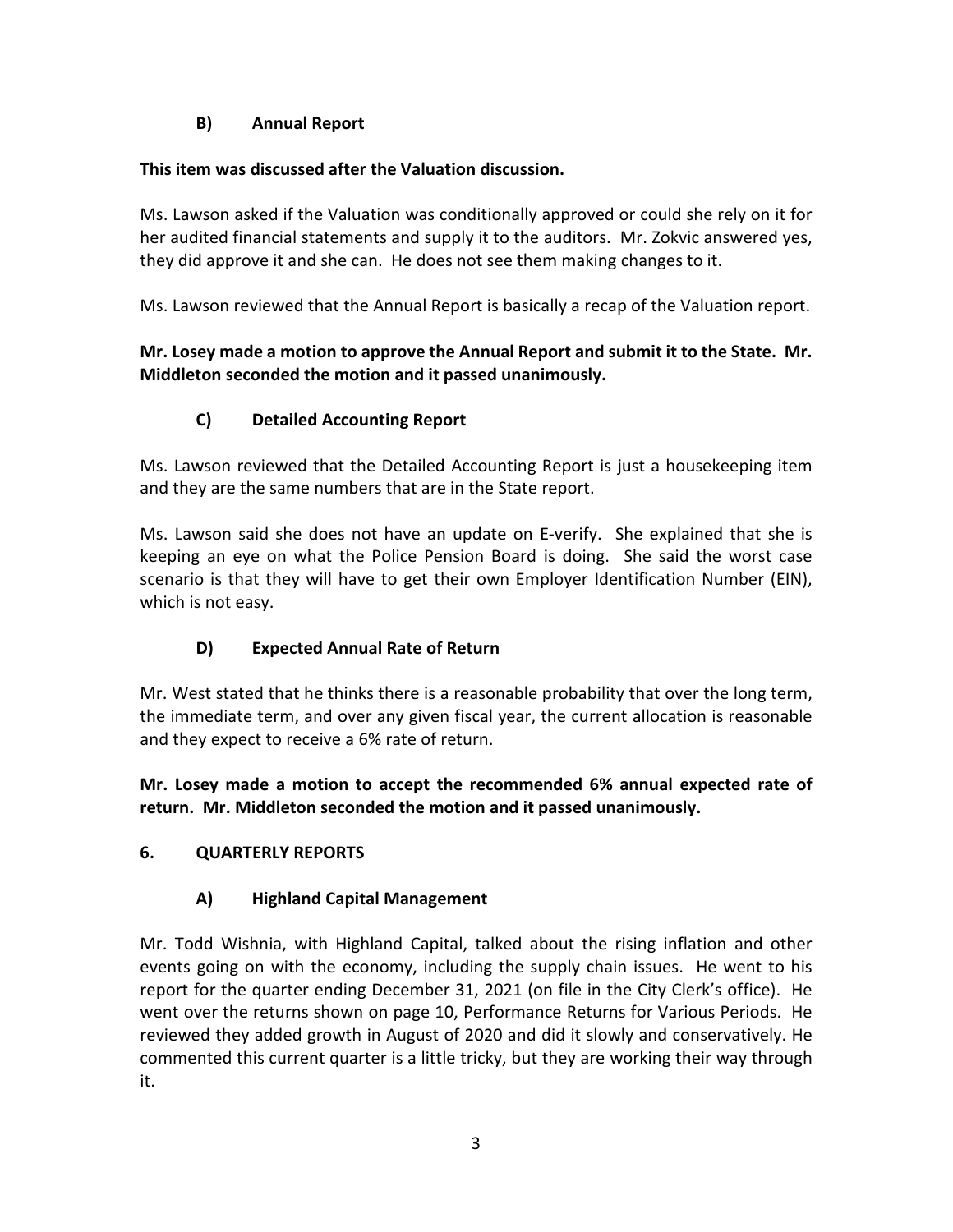very well. He reviewed that they moved the money over to equities. He still thinks that was a correct risk adjustment to be made to the portfolio. He asked Mr. Wishnia his is to overweight corporate bonds. Mr. West talked about the rebalancing they did last quarter, which he felt worked out thoughts on credit exposure and would they be going forward on moving into higher quality orientation. He said the easiest way for a bond manager to outperform the index

is to overweight corporate bonds.<br>Mr. Wishnia said they do not hold any BBB bonds in this Board's portfolio. He said historically, they have been very heavy corporate bonds. He went over page 15, Fixed in the past, it had been around 60%. He added that with this particular plan, they have not been able to buy those riskier BBB bonds. Income Sector Allocations. He pointed out they are down to 23% in corporate bonds, and

not been able to buy those riskier BBB bonds.<br>Mr. West talked about protective mechanisms that are in place and thinks their manager's strategy is working and should serve them very well in any future downturns.

strategy is working and should serve them very well in any future downturns.<br>Mr. Wishnia agreed. He wanted to point out that they will see fewer trades and this current quarter there is no movement growth to value.

# **B) Salem Trust**

# **1. Class Action Report**

 ending December 31, 2021 (on file in the City Clerk's office). She reported there were no Mrs. Karen Russo, with Salem Trust, reviewed her Class Action Report for the quarter claims filed for the quarter, but they did receive in a claim for \$107.13.

## **2. Signature Authorization Form**

 on file in the City Clerk's office). Mrs. Russo said that every three (3) years, they like to update the authorized signors they can take direction from and requested that everyone sign the form (the executed form is

## **3. Confirmation of Statement Recipients**

Mrs. Russo went over the Confirmation of Statement Recipients form (on file in the City Clerk's office). She asked if there were any additions or changes they would like.

The Board agreed everything was good and that they did not want any changes made.

 Mrs. Russo said that she has a conflict with the May meeting date and would like to send someone else in her place if that was okay with the Board.

The Board said they are fine with someone else attending.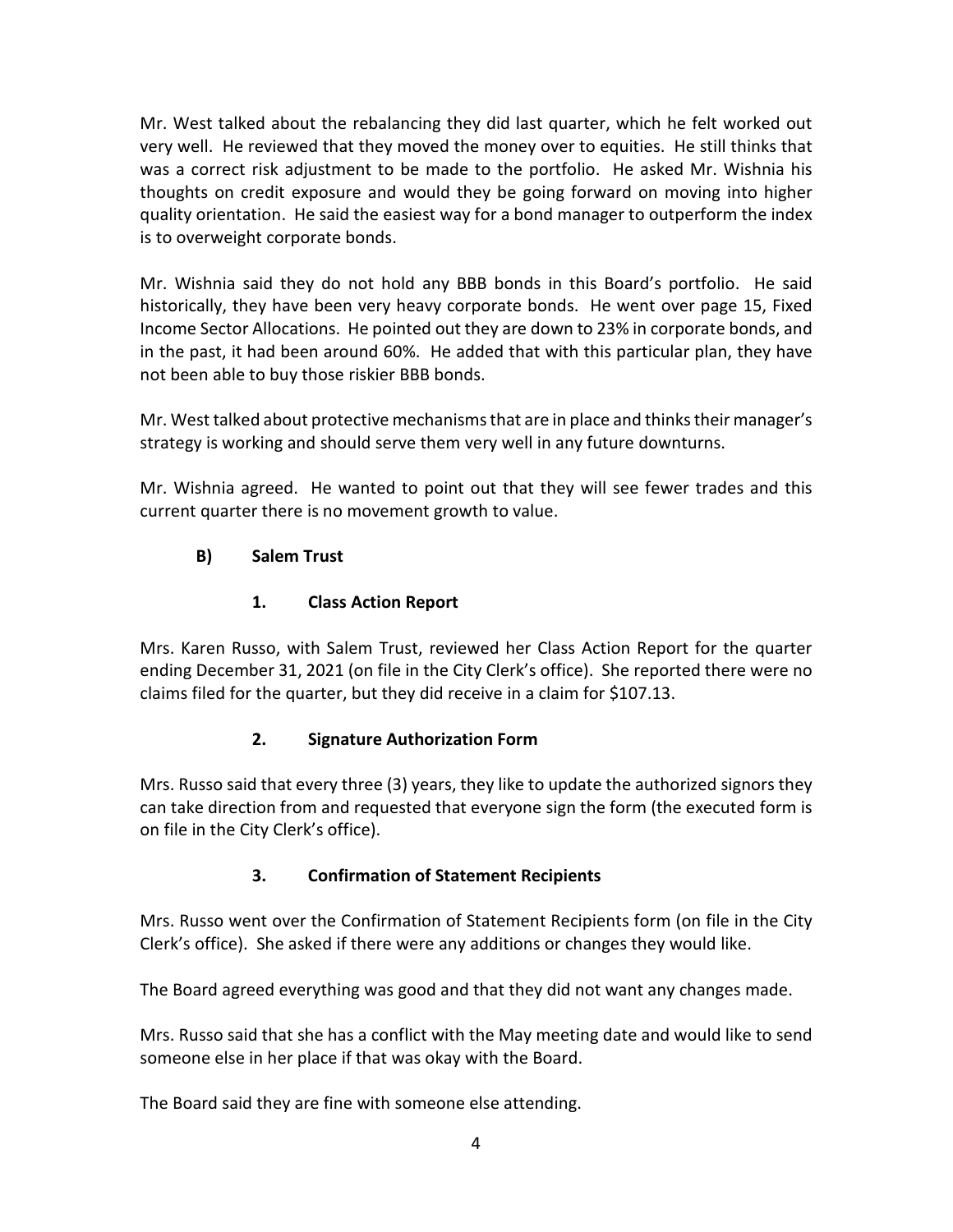Mrs. Russo talked about the new pension portal they are going to be rolling out as a new service for pensioners if they choose to use it. She said there are three (3) areas they can choose to. Also, they could give access to the City Clerk's office so they can pull up a .pdf up for it can stop receiving everything in the mail and can look at everything electronically. up for it can stop receiving everything in the mail and can look at everything electronically.<br>It will have history going back two (2) years. She added that there is no cost for this service. They intend to roll it out the first quarter and will notify all the retirees at that time. She emphasized if a retiree doesn't want to use the portal, they do not have too and they will still have everything mailed to them. turn on to allow the retirees to make changes, which are address changes, direct deposit changes, and withholding changes. The Board can allow one (1) or more of those if they that shows the changes that have been made by retirees. She said that anyone who signs

Mr. Zokvic felt some of their retirees would not want to do it that way. He said they would think about it and discuss it at a later meeting.

At this time, there was a 5-minute break.

## **C) AndCo Consulting**

 Mr. West referred to his report for the quarter ending December 31, 2021 (on file in the City Clerk's office). He talked about the firm update on page 1 and the Organizational Chart on page 2. He went over the chart on page 12, Market Rate & Yield Curve Comparison. He talked about some of the things that have been going on this quarter. environment, he would suggest an equity rebalancing, but they already did that. But they the portfolio. He thinks with Highland's allocations, he doesn't think they need to do He thinks they are going to be in reasonably good shape for next quarter. He reviewed the chart on page 15, Asset Allocation by Asset Class. He explained normally in this are in such a good position, they don't necessarily need to take any additional risk with anything. If the Board agrees, they will stay the course and ride it out.

 Mr. West reviewed page 19, Cumulative Performance Trailing Returns. He went through and five (5) year numbers. On page 20, he pointed out that the Intercontinental fund was up 9.34% for the quarter and 24% for the year. He reviewed the cash flow shown on and ended the quarter on December 31, 2021 with a market value of \$8,214,531. the various returns for the quarter, fiscal year to date (FYTD), and the one (1), three (3) page 21 and reported that they opened the quarter on October 1, 2021 with \$8,002,656

 Mr. West said there are no actions or recommendations necessary today. He said they had a great discussion and have some things to be thinking about.

 million and are now at \$8 million and everyone has received their checks over the years and they've made capital gains of a million dollars. Mr. Losey commented that he has been on the Board since 1997. They started at \$7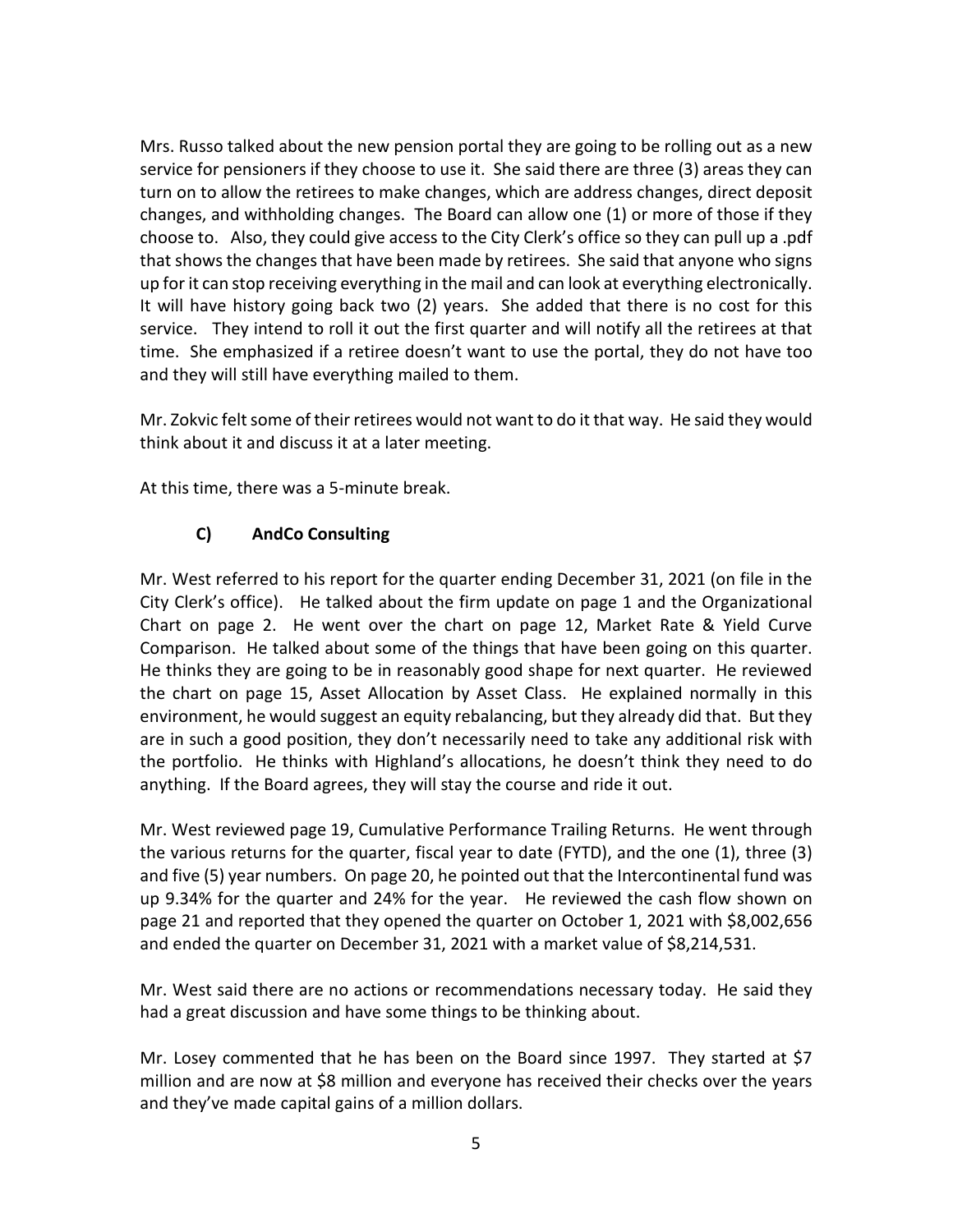Mr. West agreed. He stated their investment program has worked very well.

\*At this time, item 9-A was discussed.

### **7. ATTORNEY MATTERS**

#### **A) 2021 Special Tax Notice Klausner Memo**

 that Tallahassee is very quiet right now in terms of Legislation. There is a bill potentially related to COVID and presumption that didn't move last year and is not moving this year. Mr. Adam Levinsen, of Klausner and Kauffman, commented that the good news is that they are a closed fund and things are working well from their vantage point. He reported

conferences available for education opportunities. Mr. Levinsen wanted to encourage the Trustees to give some thought about some of the

conferences available for education opportunities.<br>Mr. Zokvic asked if they have had any funds that the State has taken away the Premium Tax money the first year they are over 100%. Mr. Levinsen brought up their Share Plan infrastructure.

 Florida Statute, they should no longer get the State money. He said the Chairman was happens. He said if they do inadvertently receive the money, the Finance Director's stopped. Mr. Amrose reviewed that since this is a closed plan and significantly over 100%, by wanting to know if the State would be quick enough to stop it in the first year that it question was should they deposit it even though, by Florida Statute, it should have

threshold. Mr. Levinsen read from Chapter 58-81, Share Plan. He said he doesn't know if they will turn it off this year, but he would have some arguments regarding the Special Benefit

threshold.<br>Mr. Amrose commented that according to Florida Statutes, it should be stopped.

 Mr. Levinsen explained they have levers and they would have the conversation with the State, that by having the share plan, the State should not stop the money. He said they could lower the rate of assumption and tweak some other assumptions to lower the funded ratio.

funded ratio.<br>Mr. Amrose said they are at a 6% assumption, which is good. He explained they could lower it a little more, but they are so over funded, that even if they lowered it to 5%, it would not be enough to get under 100%. He said that lever would not help being pulled.<br>He said they could also have benefit improvements, which he will discuss, to lower it. He said they could also have benefit improvements, which he will discuss, to lower it.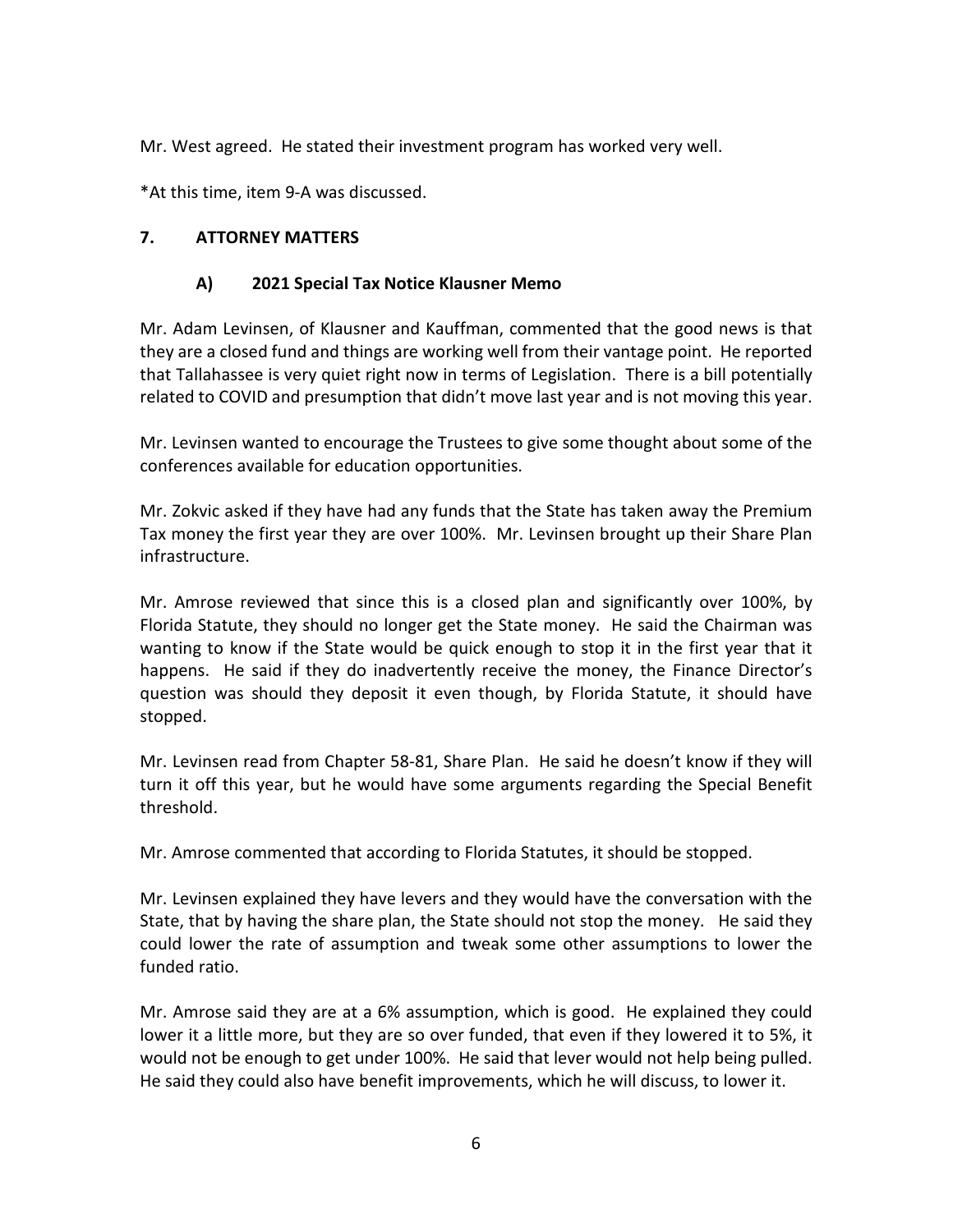Mr. Levinsen said if they really want to take risk off the table, they could make it lower than 5%. Another lever is benefit enhancement. He commented that how cynical they would have to be to say the City should be penalized for having a well-funded pension plan. He said these are things that could be discussed at a future meeting.

 Mr. Levinsen referred to their 2021 Special Tax Notice Klausner Memo (on file in the City to use it, in their case, it is not that relevant. Clerk's office). He explained they just updated the form that the IRS said they needed to have. He talked about some of the circumstances that could occur when they would need

Mr. Amrose asked if he would advise the Board to contact the State now to find out if they are planning on stopping the money, rather than wait until August.

 Mr. Levinsen said he wants to set up a meeting with his senior partner, Bob Klausner. He goes. He said that Tallahassee is not interested in turning off their money and he couldn't think of any City where they have done that. He said that he has reasons why they when he is going to be telling them they shouldn't turn off the money. He said if they want to be proactive, they could let them get ahead of it and use persuasion and convince them why they don't need to pay attention to this. He added that if they insist on turning off the money, one (1) of the options would be to increase benefits. will then get with the Chairman. He felt they could let sleeping dogs lie, as the expression shouldn't turn off the money and questioned why would they alert them to something

 Mr. Levinsen said he is not aware of any plans having this identical situation. He explained his underlying argument is they do have a share plan and they do not need to turn off the money. He will reach out in the next week after his office has done some more research, there is a lot of gray areas and they have strong arguments. but he said at the moment he is inclined not to kick the sleeping dog particularly because

there is a lot of gray areas and they have strong arguments.<br>At this time, the Attorney left the meeting and they went back to the discussion of item 5-A).

 on current asset allocation, they could certainly move that 6% lower, maybe even to 5%. And at 5%, the funded ration may go down to 105% to 108%, but it's not going to solve the issue of not getting State money. He commented that if Mr. West and the Board and the City all decided to go 100% cash, then they could go way lower, but he doesn't think they would want to consider doing that. Mr. Amrose said he doesn't disagree with their investment return assumption, but based

 Mr. Amrose went over page 2 in the Valuation. He reported this past year, they had a value of assets. He explained the only way to get the funded ratio based on market value if nothing is done, the required City contribution will be very low around \$15,000 every \$148,035 net actuarial gain and the investment return was 22.6% based on the market of assets below 100% is to increase liability or decrease the assets by \$885,000. He said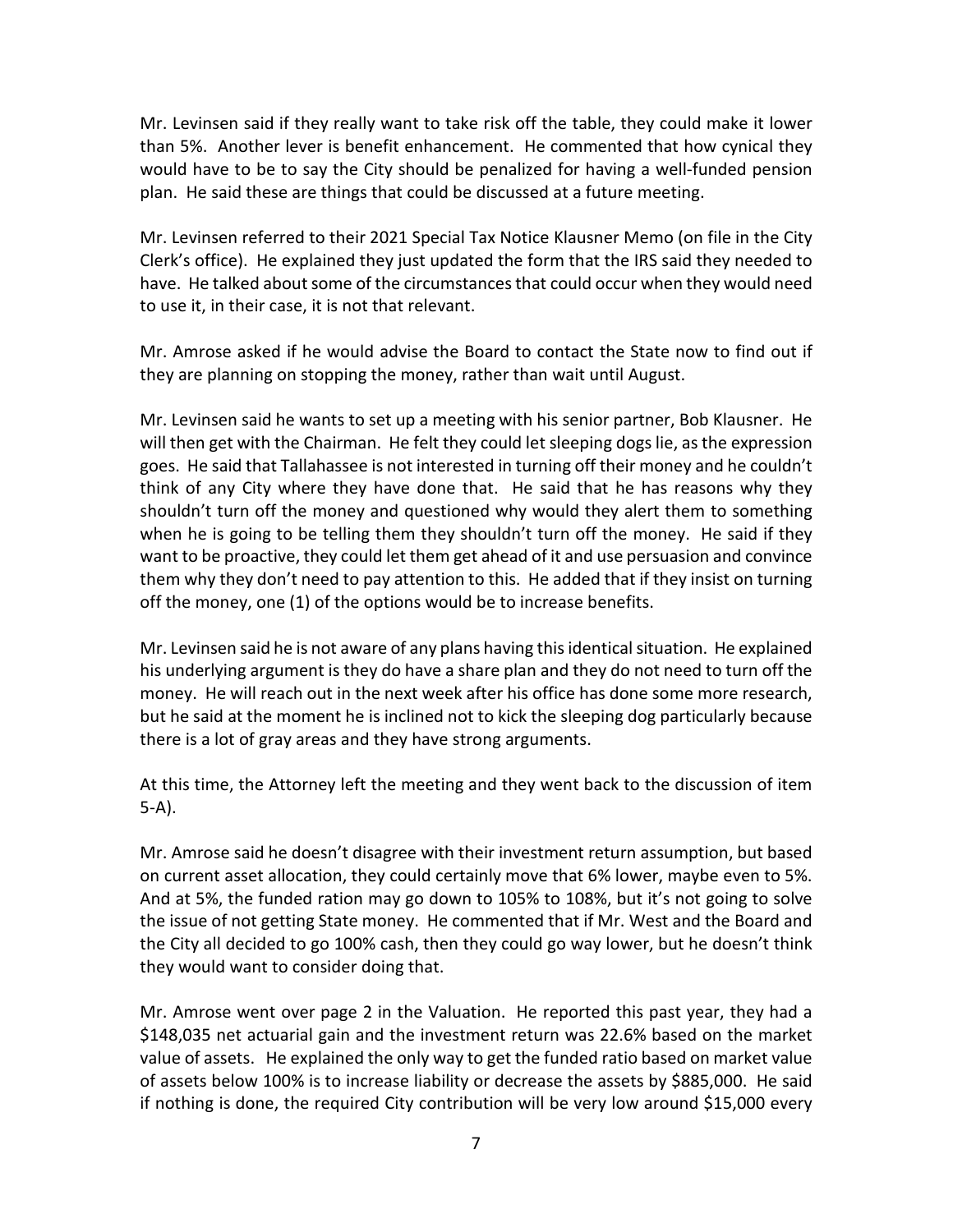year for administrate expenses unless the Plan comes out of surplus position. He said as of October 1, 2021, the surplus position is only \$170,000. If the surplus position is eliminated in future years, the City's required contribution will include amortization payments on the unfunded accrued liability.

 Mr. Amrose explained a bad scenario for the City would be if the funded ration on smooth value assets goes below 100% but the funded ratio on the market value stays above 100, but there is a lever they can pull if that happens.

 Mr. Amrose said if the decision is made to try to keep the State money for this year, one would need to increase the liability by \$885,000 so the funded ratio on the market value goes below 100%. He said if this is done, the State contribution will not be forfeited and the required City contribution would go from \$15,000 to \$0.00 because of the \$160,000 offset and the retirees would have \$885,000 to split up. He explained the downside is there is a loss, they will be required to pay the full required contribution, where now they have the big cushion of \$885,000. He added that the other option to get that State money payment or annual increases. (1) option would be to provide a significant COLA to the Retirees. He explained the COLA that the City would have eliminated their full surplus position and in the future years, if to come in would be to give the retirees something worth \$885,000, either a one-time

 health insurance payments. He asked if there is a way to get half COLA and half supplemental. Mr. Amrose said if it is money coming out of this pension plan, they can call it whatever they want, but it would serve the purpose and raise the liability. Mr. Zokvic asked if they didn't go for a COLA, could they do a supplemental to help their

Mr. Amrose said the question is if the City wants to eliminate that \$885,000 surplus.

 good thing. She added that from her perspective if she was a pensioner, having her pension fund very comfortably over funded would make her happy. She said that to pull don't actually need right now, it seems like a lot of contortions to artificially bring the plan back below what seems like a pretty good place right now. Ms. Lawson commented that she can't think of being so overfunded as anything but a themselves back below a good 100% funding simply to keep getting money that they

back below what seems like a pretty good place right now.<br>Mr. Amrose said he agreed 100% that it is a great position to be in. He is posing possibilities of ways to keep that State money, but he agrees with Ms. Lawson. Unless something really adverse and bad experience happens, the required City contribution is going to stay very, very low.

 time he has talked to the State at a State meeting, they say it's very hard to get it reinstated once they completely stop it.<br>8 Mr. Zokvic said his only concern is that if the State money stops premium tax money, any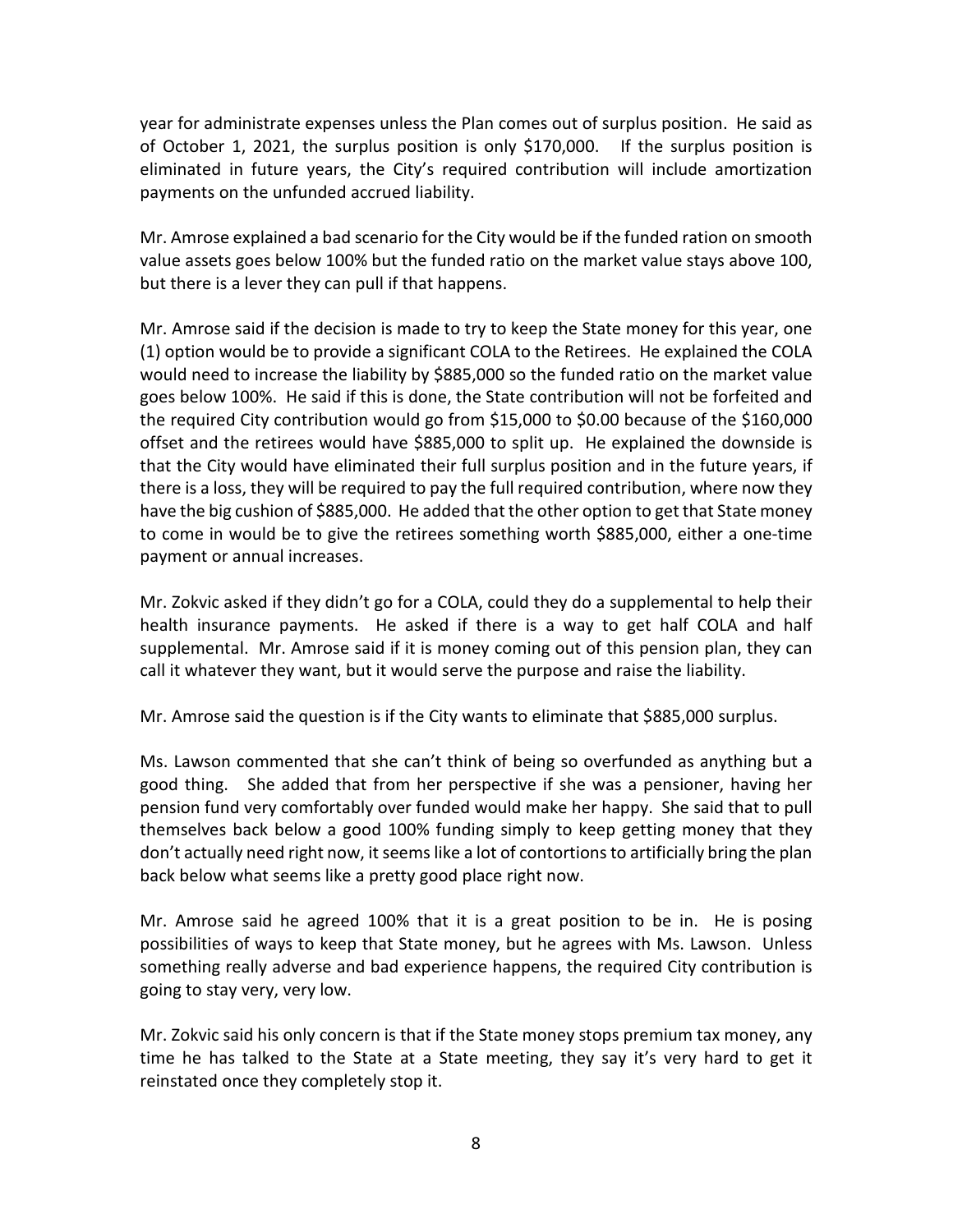Mr. Amrose thinks that is in reference to when a plan opts out of their local plan and switches to the Florida Retirement System (FRS), the State money shuts off and it is very difficult to go back to a local plan receiving the State money. He said theirs is a different situation.

 Mr. Zokvic asked at what point does the Board think about a pension change for the retirees to help the situation.

retirees to help the situation.<br>Ms. Lawson said they are an independent Pension Board and if they want to make recommendations to the City Council that they enhance their benefits in a way that brings them back down closer to 100%, that is absolutely their prerogative. She added that if they want to pull some of the levers they are discussing, they might have some time to do that. She wanted to emphasize the point that being fully funded is not a bad thing.

Mr. Losey brought up when they came up with the 13<sup>th</sup> check and thought that was to every homeowner in the City. He pointed out that the State isn't giving them money; they already collected the money. He said that now they're here and he thinks it looks like somebody dropped the ball on the thoughts to keep them on an even keel. He doesn't require the City to pay them anything, but he does think they are entitled to the money from the taxes that the state collects. He reiterated that he doesn't understand how they got here with the safeguards that they had supposedly put in years ago. help them always stay at a point where they get the insurance money that is charged to

 Mr. Amrose explained they got here because the market value of assets performed extremely well and no one could predict they would have a 23% return in the last year. He said the State is still going to collect the taxes from all the Vero Beach residents, but Pension Plan. He added that they have been discussing this for at least five (5) years. No one predicted such a phenomenal return. When COVID started, assets got pummeled. He pointed out that the only one benefiting from the State money was the City to offset their contribution. what he understands is that they are going to be allocated to other cities now. They are discussing ways to keep the money collected from Vero Beach residents here with this

their contribution.<br>Mr. Zokvic asked before the Fresh Start when he moves the market value and the actuarial value to the same, what happens to actuarial loss because that is what controls whether they get a 13<sup>th</sup> check and that just keeps going up. He asked how do they wipe that clean paying for it. because 2008 is when they got into that problem and now its 2022 and they are still

 Mr. Amrose went to the chart on page 16, Cumulative Actuarial Gains (losses). He explained to get the 13<sup>th</sup> check, you need a gain through the years and you need to have are in a \$1.4 million loss position. He explained with fresh start, they could use the cumulative gains from 2005 when the provision was put into place through today. They \$885,000 of investment gains to offset \$1.4 million to about \$500,000 but they would still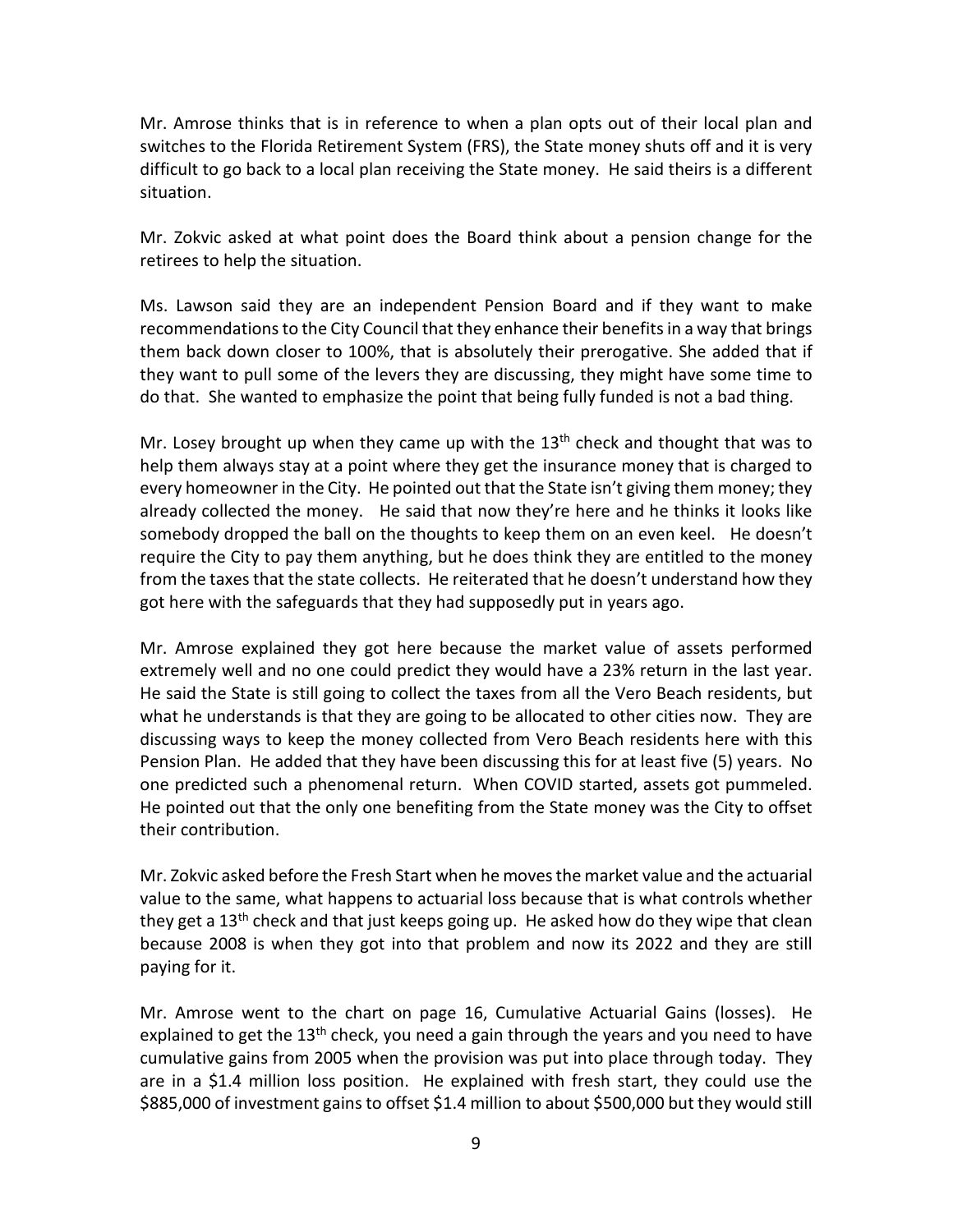be in a loss position, but that wouldn't be as difficult to overcome as it is today. If they fresh start immediately and those gains get recognized immediately, then this \$1.4 million loss position goes down.

 Mr. West asked when they are determining the value of that cumulative loss, if they were this loss. to lower the target rate assumption, would that increase the present actuarial value of

this loss.<br>Mr. Amrose answered no, if they lowered the rate from 6% to 5%, they would still have \$1.375 million of a cumulative loss position. He explained the chart on page 16 and that how they get to the \$1.375 million. it takes each year's gain or loss and tracks it year by year including interest and that is

how they get to the \$1.375 million.<br>Mr. West asked if they did make any changes to any assumptions, would it have any impact. Mr. Amrose answered that it would not have any impact on the cumulative position.

position.<br>Mr. West said from the consultant's chair, as far as investments go, his opinion is that the best approach to take would be to continue with their pretty conservatively allocated of volatility. The way they are structured, they should weather reasonably well the next it is he thinks there is a reasonable probability that they should continue to outperform over time to the current rate of return assumption and that will continue to put them in leave the asset allocation in place as it is and let it ride. portfolio that is going to achieve reasonable returns over time with a reasonable amount market disaster scenario. He thinks if they leave the portfolio allocation basically the way a better over funded position. He suggested they leave the rate of return where it is and

leave the asset allocation in place as it is and let it ride.<br>Mr. Zokvic asked if they stay the same with the 6% rate of return and the same allocations, they going to sit and wait and see what the State is going to do with the premium tax money. are they going to be in a spot where they have to do improvements to the Plan, or are

money.<br>Mr. Amrose said he would like to know now if the State is going to stop their money so they could take appropriate actions, whether it is benefit increases or having their Attorney fight with the State and saying no, you can't shut off the money for this reason.<br>He said he would like to be a part of that call with their Mr. Levinsen.

 Mr. Amrose said if they want to approve the Valuation the way it is, they need a motion. If they want to have the discussion with the Attorney next week before approving this report, that's fine too. He said if they approve it today and next week tell him to hold off sending it to the State, he will.

 Ms. Lawson pointed out they have deadlines with the State and she has deadlines for the completion of her audited financial statements which she cannot do without acceptance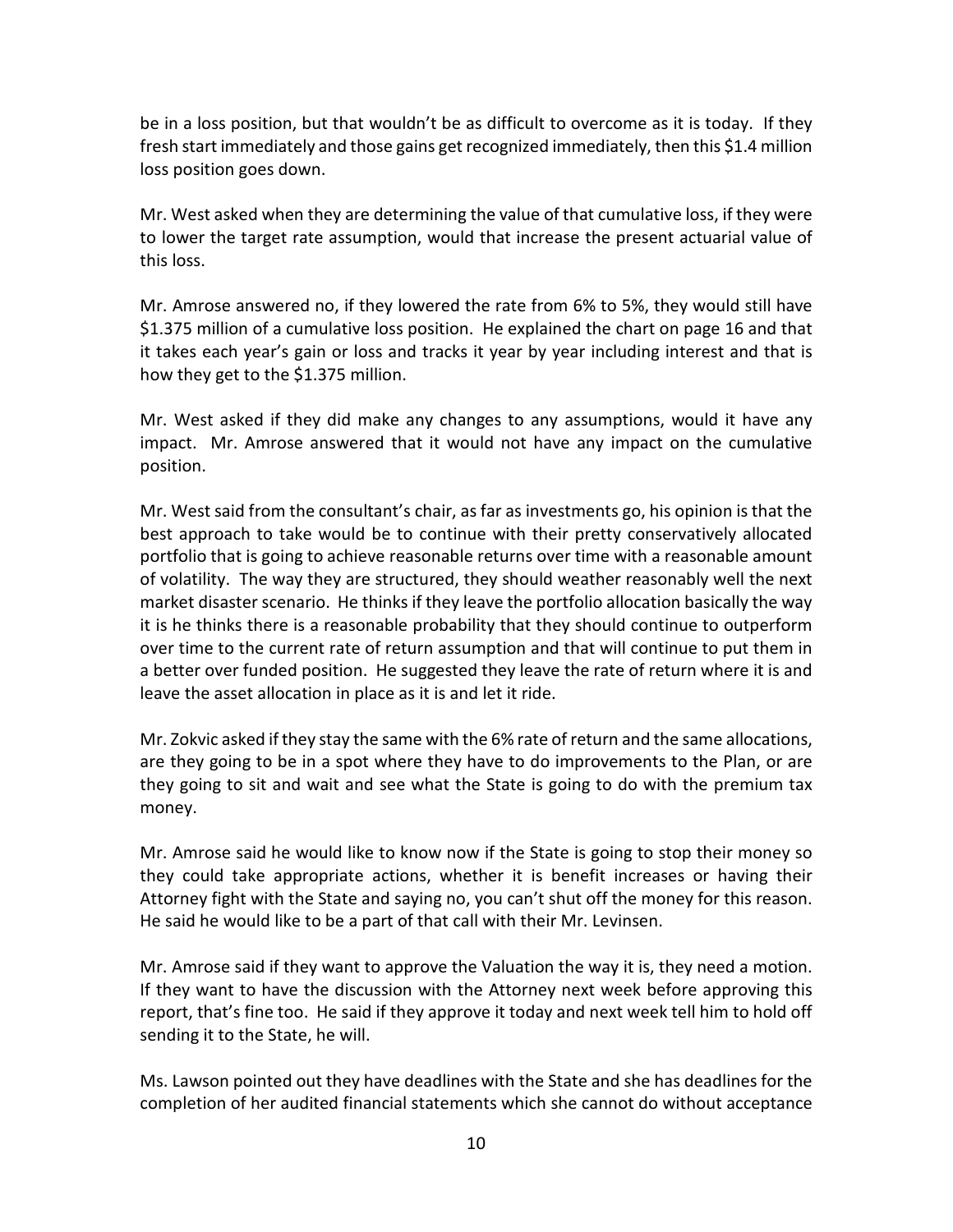because that would preclude her from meeting her deadlines. of this Valuation and if it is going to change, she needs to know that sooner than later

because that would preclude her from meeting her deadlines.<br>Mr. Zokvic asked if there would be a problem holding off for 10 days to send it to the State if they approve it today. Mr. Amrose said that would not be a problem.

## **Mr. Losey made a motion to approve the Valuation as presented. Mr. Middleton seconded the motion and it passed unanimously.**

\*At this time, item 5-B) was discussed**.** 

### **8. OLD BUSINESS**

## **A) Update on E-Verify**

This item was previously discussed.

#### **9. CHAIRMAN'S MATTERS**

### **A) Pension Options Elected by Retirees**

 Mr. Amrose reviewed they have a situation where a retiree was receiving his benefit as a asking to name another beneficiary. 100% joint survivor annuity and now his spouse has passed away. He asked if he is now

 before. He asked if they either have to change him from beneficiary to lifetime only, or have him change his beneficiary, which would cause him to lose money if they are younger than him. Mr. Zokvic answered no. He said the issue is that the Board has never had this happen

 be payable for the rest of his life for the same amount. Alternately, he could name a new beneficiary. But if the new beneficiary is younger, his amount will go down and it will require a new calculation of his monthly benefit. Mr. Amrose explained he has two (2) choices. He can leave his pension alone and it will

Mr. Zokvic asked if they need to change his option on the Annual Report. Mr. Amrose said that next year's report would reflect the different option, due to the date she passed.

 Mr. Losey asked if when they retire and put their spouse as the beneficiary, isn't that prorated based on their age at that time. Mr. Amrose answered yes.

 Mr. Losey said if they want to change it now and the new beneficiary is 20 years younger than you, wouldn't that come into play. Mr. Amrose answered yes. He explained they